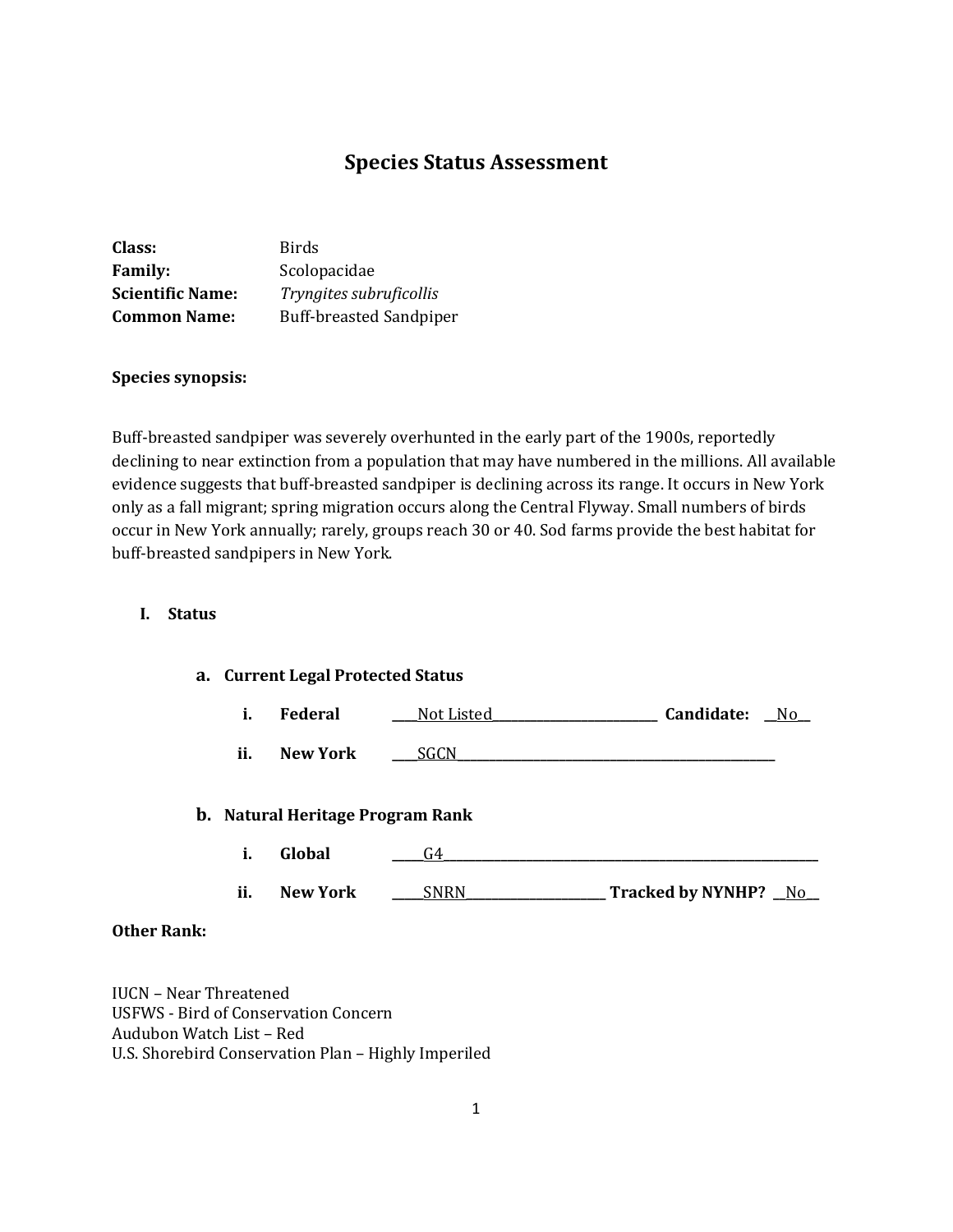#### **Status Discussion:**

Buff-breasted sandpiper is an uncommon, but regular fall migrant in New York. It is ranked as Near Threatened by the IUCN because the species underwent rapid historical declines and its moderately small remaining population continues to decline.

Lolya (1998) reports "two flocks of more than 40" on plowed fields in Suffolk County in 1973 and 70 birds at another location in Suffolk County in 1977. He notes that although reports have increased in the previous 20 years, observations of more than one or two individuals are still very rare. This remains true today; birds are seen in small numbers annually with rare records of up to 40 birds in an area (Schiff and Wollin 2001).

# **II. Abundance and Distribution Trends**

#### **a. North America**

**i. Abundance**

**\_\_**X**\_\_ declining \_\_\_\_\_increasing \_\_\_\_\_stable \_\_\_\_\_unknown ii. Distribution: \_\_**X**\_\_ declining \_\_\_\_\_increasing \_\_\_\_\_stable \_\_\_\_\_unknown**

**Time frame considered:** \_\_\_\_Since turn of 20<sup>th</sup> century

- **b. Regional** 
	- **i. Abundance**

**\_\_**X**\_\_ declining \_\_\_\_\_increasing \_\_\_\_\_stable \_\_\_\_\_unknown**

**ii. Distribution:**

**\_\_**X**\_\_ declining \_\_\_\_\_increasing \_\_\_\_\_stable \_\_\_\_\_unknown Regional Unit Considered: \_\_\_\_\_\_\_**Atlantic Flyway**\_\_\_\_\_\_\_\_\_\_\_\_\_\_\_\_\_\_\_\_\_\_\_\_\_\_\_\_\_\_\_ Time frame considered: \_\_\_\_\_\_\_\_\_\_**Not specified**\_\_\_\_\_\_\_\_\_\_\_\_\_\_\_\_\_\_\_\_\_\_\_\_\_\_\_\_\_\_\_\_\_\_**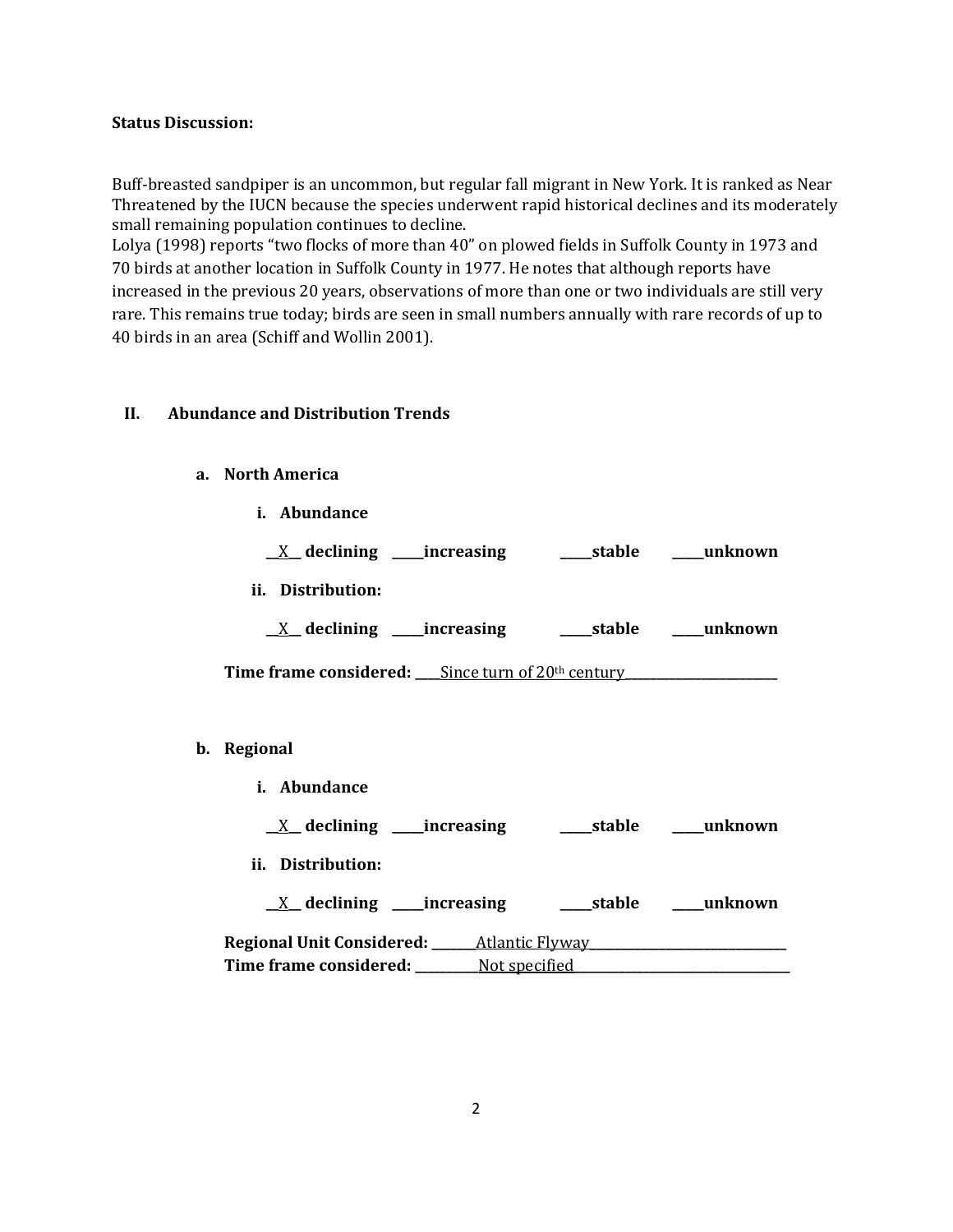**c. Adjacent States and Provinces**

| <b>CONNECTICUT</b>                               |                                                           |  |
|--------------------------------------------------|-----------------------------------------------------------|--|
| i. Abundance                                     | declining ____increasing _______stable _____unknown       |  |
| ii. Distribution:                                |                                                           |  |
|                                                  | ___ declining ____increasing ______stable ____unknown     |  |
|                                                  |                                                           |  |
|                                                  |                                                           |  |
| MASSACHUSETTS Not Present _________ No data _X__ |                                                           |  |
| i. Abundance                                     |                                                           |  |
|                                                  | ___ declining ____ increasing _____ stable ____ unknown   |  |
| ii. Distribution:                                |                                                           |  |
|                                                  | ___ declining ___ increasing ____ stable ___ unknown      |  |
|                                                  |                                                           |  |
|                                                  |                                                           |  |
| <b>NEW JERSEY</b>                                |                                                           |  |
| i. Abundance                                     |                                                           |  |
|                                                  | ___ declining ____ increasing ______ stable _____ unknown |  |
| ii. Distribution:                                |                                                           |  |
|                                                  | ___ declining ____ increasing ______ stable _____ unknown |  |
|                                                  |                                                           |  |
|                                                  |                                                           |  |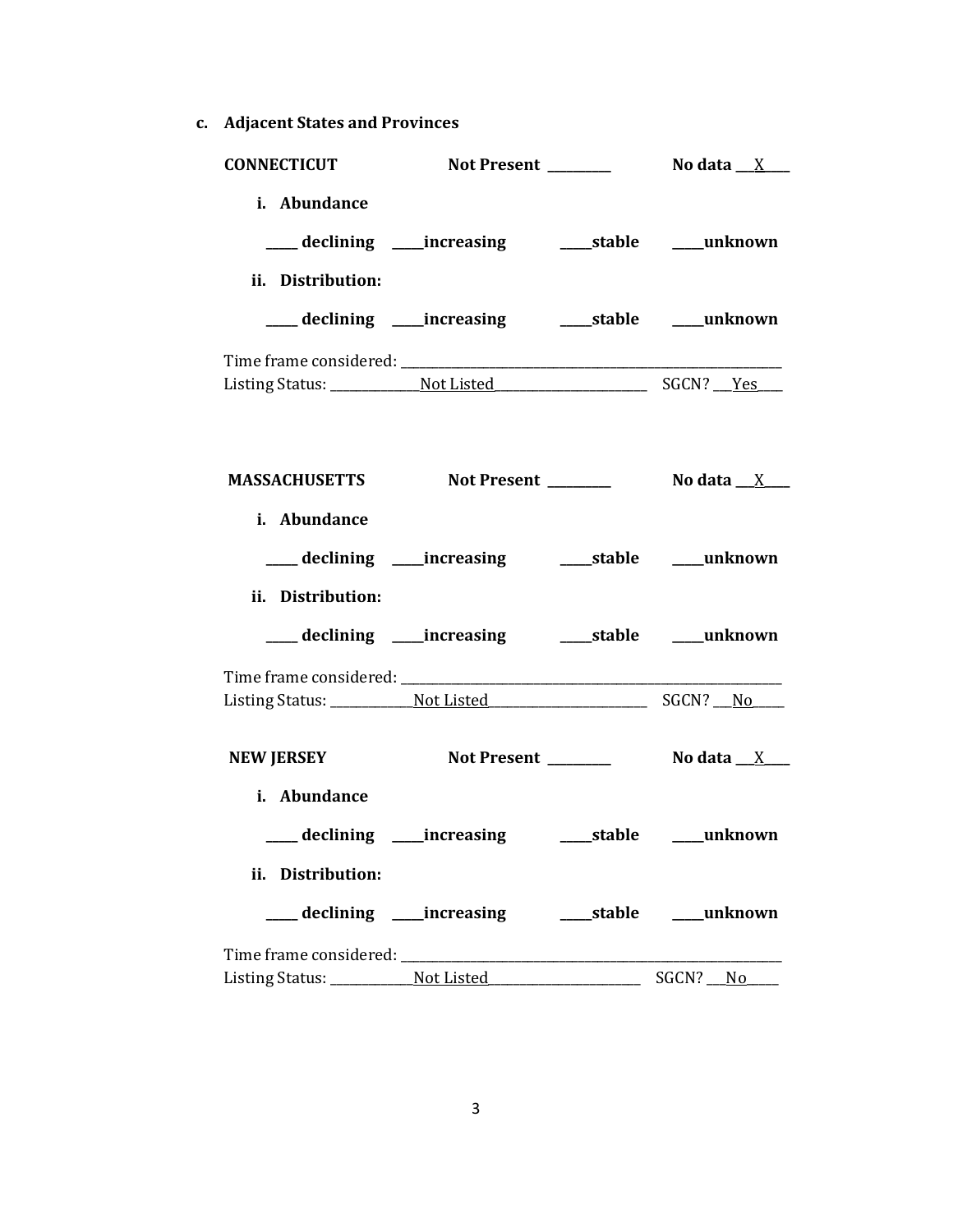| <b>ONTARIO</b>                     | Not Present _______                                        | No data $_{\_\_X\_\_N}$ |
|------------------------------------|------------------------------------------------------------|-------------------------|
| i. Abundance                       |                                                            |                         |
|                                    | ___ declining ____ increasing _____ stable ____ unknown    |                         |
| ii. Distribution:                  |                                                            |                         |
|                                    | ___ declining ____increasing ______stable ____unknown      |                         |
|                                    |                                                            |                         |
|                                    |                                                            |                         |
| PENNSYLVANIA Not Present No data X |                                                            |                         |
| i. Abundance                       |                                                            |                         |
|                                    | ____ declining ____ increasing ______ stable _____ unknown |                         |
| ii. Distribution:                  |                                                            |                         |
|                                    | ___ declining ____increasing ______stable ____unknown      |                         |
|                                    |                                                            |                         |
|                                    |                                                            |                         |
| <b>QUEBEC</b>                      |                                                            |                         |
| i. Abundance                       |                                                            |                         |
|                                    | ___ declining ____increasing ______stable ____unknown      |                         |
| ii. Distribution:                  |                                                            |                         |
|                                    | ___ declining ____ increasing _____ stable ____ unknown    |                         |
|                                    |                                                            |                         |
|                                    |                                                            |                         |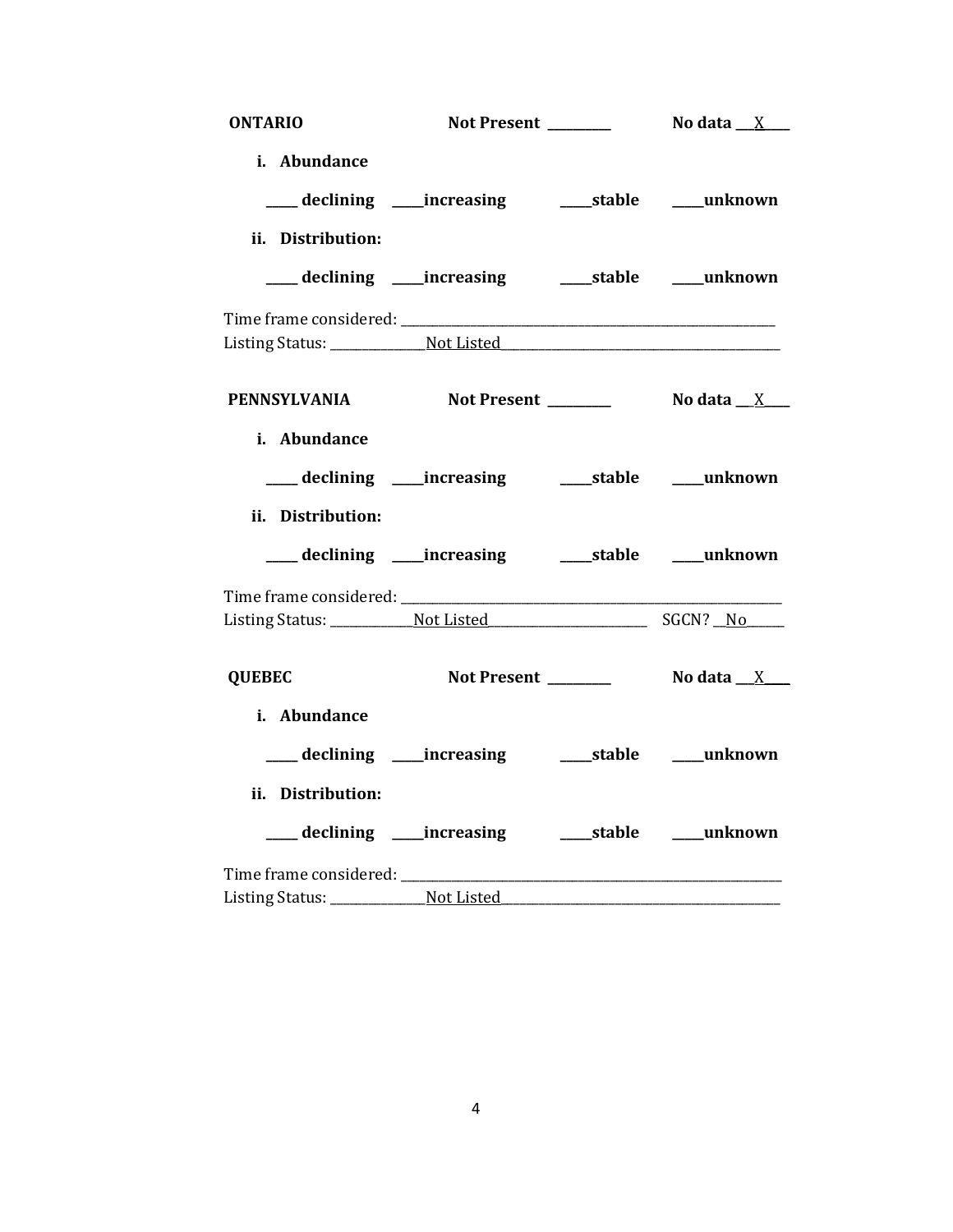| <b>VERMONT</b>                                            |  |                |
|-----------------------------------------------------------|--|----------------|
| i. Abundance                                              |  |                |
| ___ declining ____ increasing ______ stable _____ unknown |  |                |
| ii. Distribution:                                         |  |                |
| ___ declining ____increasing ______stable ____unknown     |  |                |
|                                                           |  |                |
|                                                           |  |                |
| d. NEW YORK                                               |  | No data $\_\_$ |
| i. Abundance                                              |  |                |
|                                                           |  |                |
| ii. Distribution:                                         |  |                |
|                                                           |  |                |
|                                                           |  |                |

# **Monitoring in New York.**

None.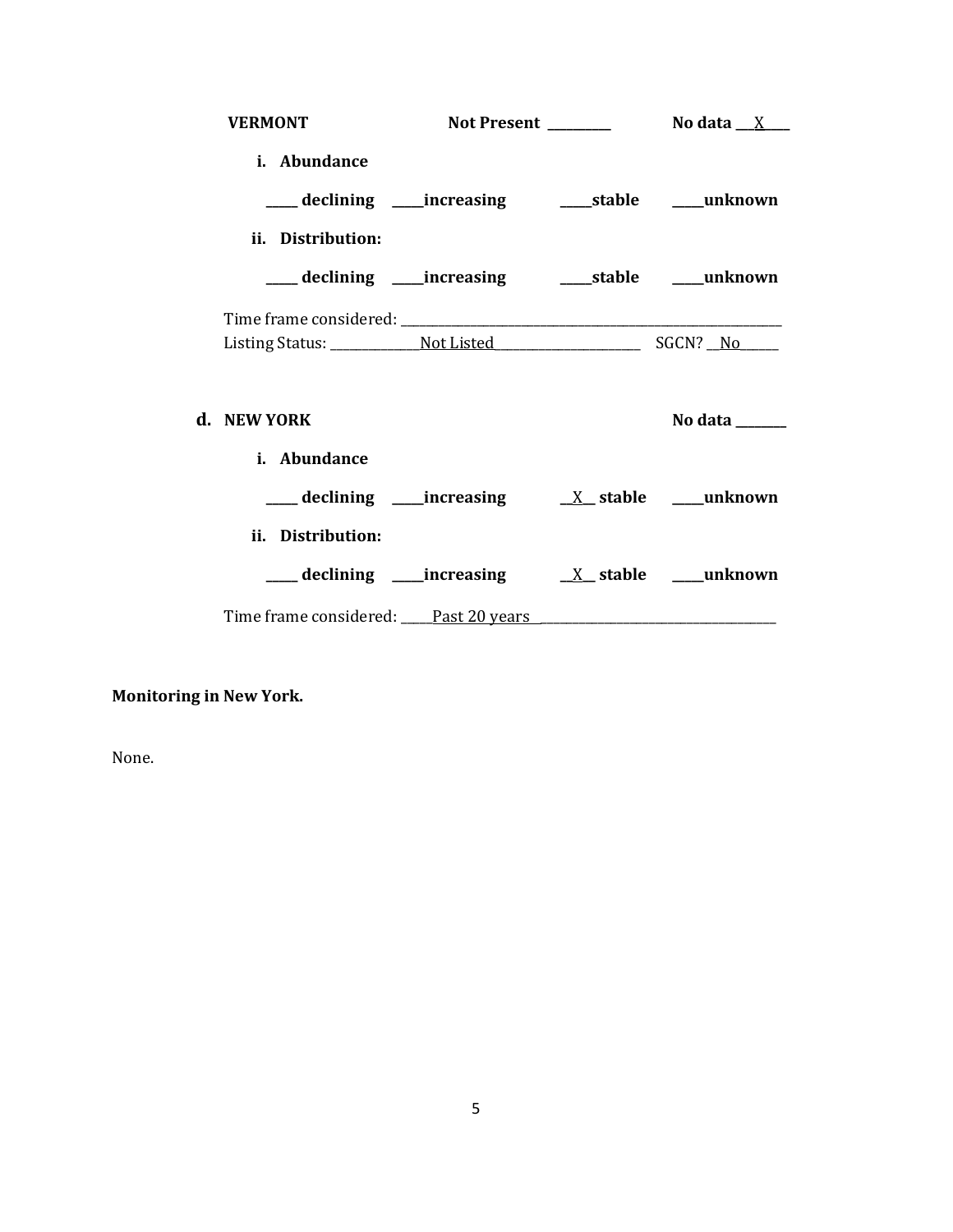# **Trends Discussion:**

The population numbered in the hundreds of thousands to millions in the 1890s to 1900s (Gotthardt and Lanctot 2002, citing Forbush 1912 and Hudson 1920) and was brought to near extinction in the early 1920s by hunting; now is numbers only 35,000-78,000 (Lanctot et al. 2010). All available evidence suggests the species is declining, thus there is still a need to be concerned about the status of this species. In New York, Lolya (1998) states that reports of this species have increased in the past 20 years.



**Figure 1.** Distribution of buff-breasted sandpiper in the Americas (NatureServe).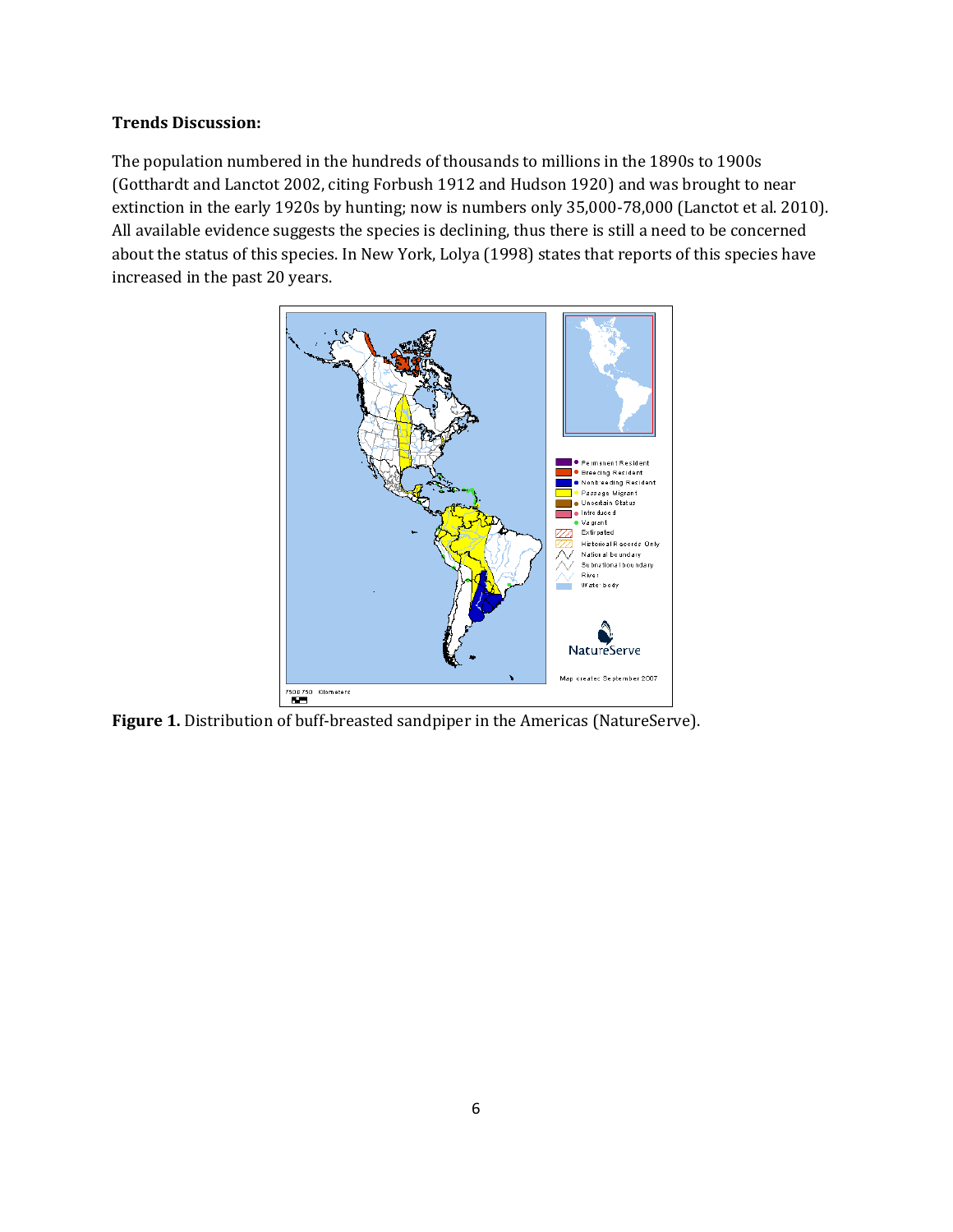#### **III. New York Rarity, if known:**

| <b>Historic</b> | # of Animals | # of Locations | % of State |
|-----------------|--------------|----------------|------------|
| prior to 1970   |              |                |            |
| prior to 1980   |              |                |            |
| prior to 1990   |              |                |            |

#### **Details of historic occurrence:**

Lolya (1989) reports two records of the largest concentrations reported in New York: two flocks of more than 40 birds on plowed fields in Suffolk County in August 1973; 70 birds in Suffolk County in September 1973.

| Current | # of Animals | # of Locations | % of State |
|---------|--------------|----------------|------------|
|         | __________   | _________      | ________   |

# **Details of current occurrence:**

Lolya (1989) notes that "reports of this species have increased during the last 20 years but groups of more than one or two individuals are still very rare."

#### **New York's Contribution to Species North American Range:**

| <b>Distribution</b> (percent of NY where species occurs) |           | <b>Abundance</b> (within NY distribution) |
|----------------------------------------------------------|-----------|-------------------------------------------|
| $X_{-}$                                                  | $0 - 5\%$ | __ abundant                               |
|                                                          | $6 - 10%$ | common                                    |
|                                                          | 11-25%    | __ fairly common                          |
|                                                          | 26-50%    | uncommon                                  |
|                                                          | $>50\%$   | <u>X</u> rare                             |

# **NY's Contribution to North American range**

| 0-5%      |
|-----------|
| $6 - 10%$ |
| 11-25%    |

- $-26 50\%$
- $>50\%$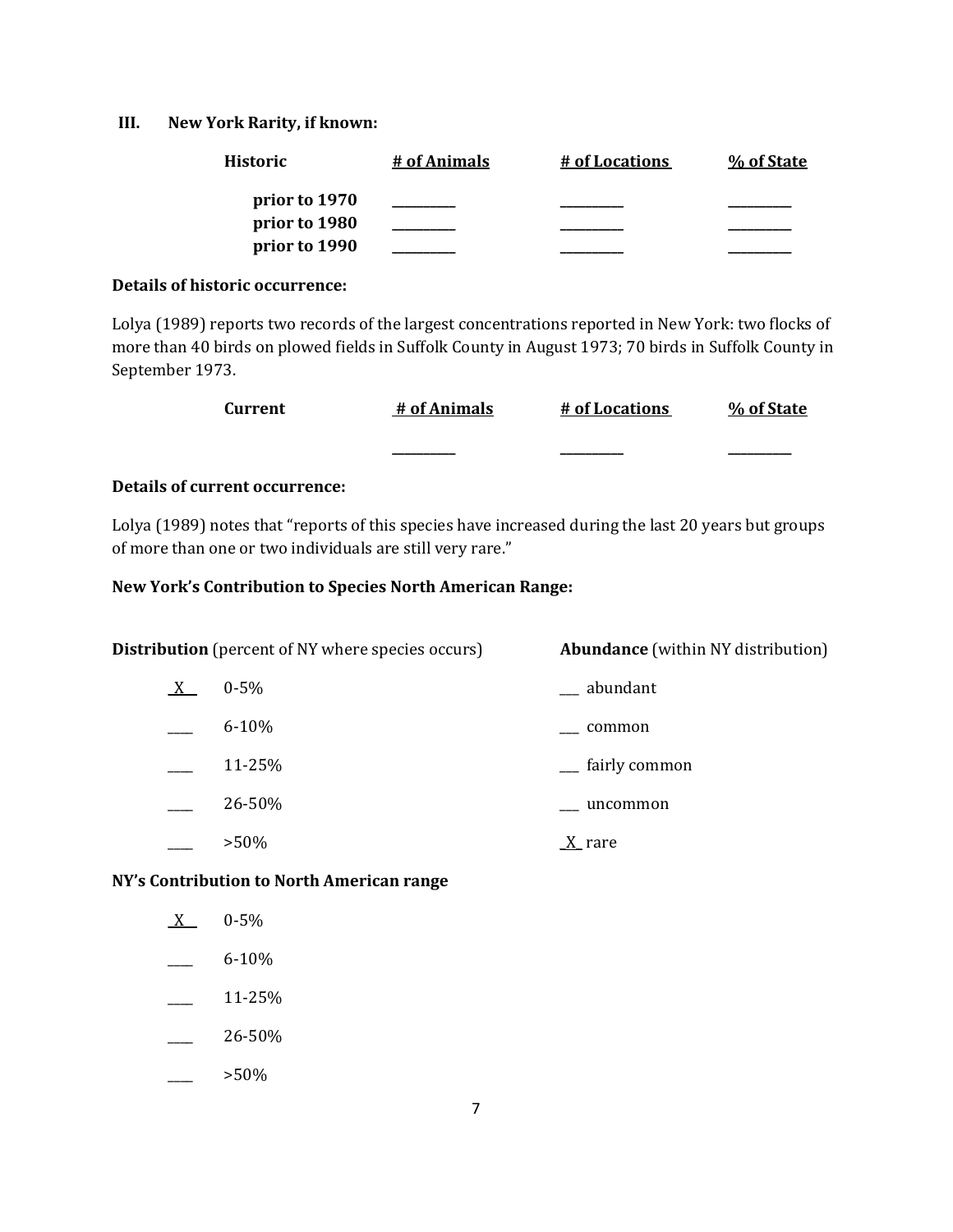**Classification of New York Range**

**\_\_\_\_\_ Core**

\_\_X\_\_\_ **Peripheral**

**\_\_\_\_\_ Disjunct**

**\_\_\_\_\_\_\_\_\_\_\_**

**Distance to core population:**

#### **IV. Primary Habitat or Community Type:**

- 1. Cultivated Crops
- 2. Old Field Managed Grasslands
- 3. Urban & Recreational Grasses

# **Habitat or Community Type Trend in New York:**

| <b>Declining</b><br><b>X</b> Stable | Increasing | Unknown |
|-------------------------------------|------------|---------|
| Time frame of decline/increase:     |            |         |
| <b>Habitat Specialist?</b>          | Yes        | No.     |
| <b>Indicator Species?</b>           | Yes        | No      |

### **Habitat Discussion:**

Fall migrants are found in short grass plains and dry uplands (Johnsgard 1981). It has been observed in man-altered habitats such as sod fields, airport runways, golf courses, cemeteries, burnt-over grasslands, cotton fields, recently ploughed fields, newly planted rice fields, flat, hard, sunbaked stubble, and barren recently inundated land (Cramp and Simmons 1983, Lanctot, unpubl. data). Edges of ponds are used for wading, drinking, and bathing, but not feeding (Cramp and Simmons 1983).

In New York, sod farms across upstate and on Long Island have been the most productive place to observe this sandpiper.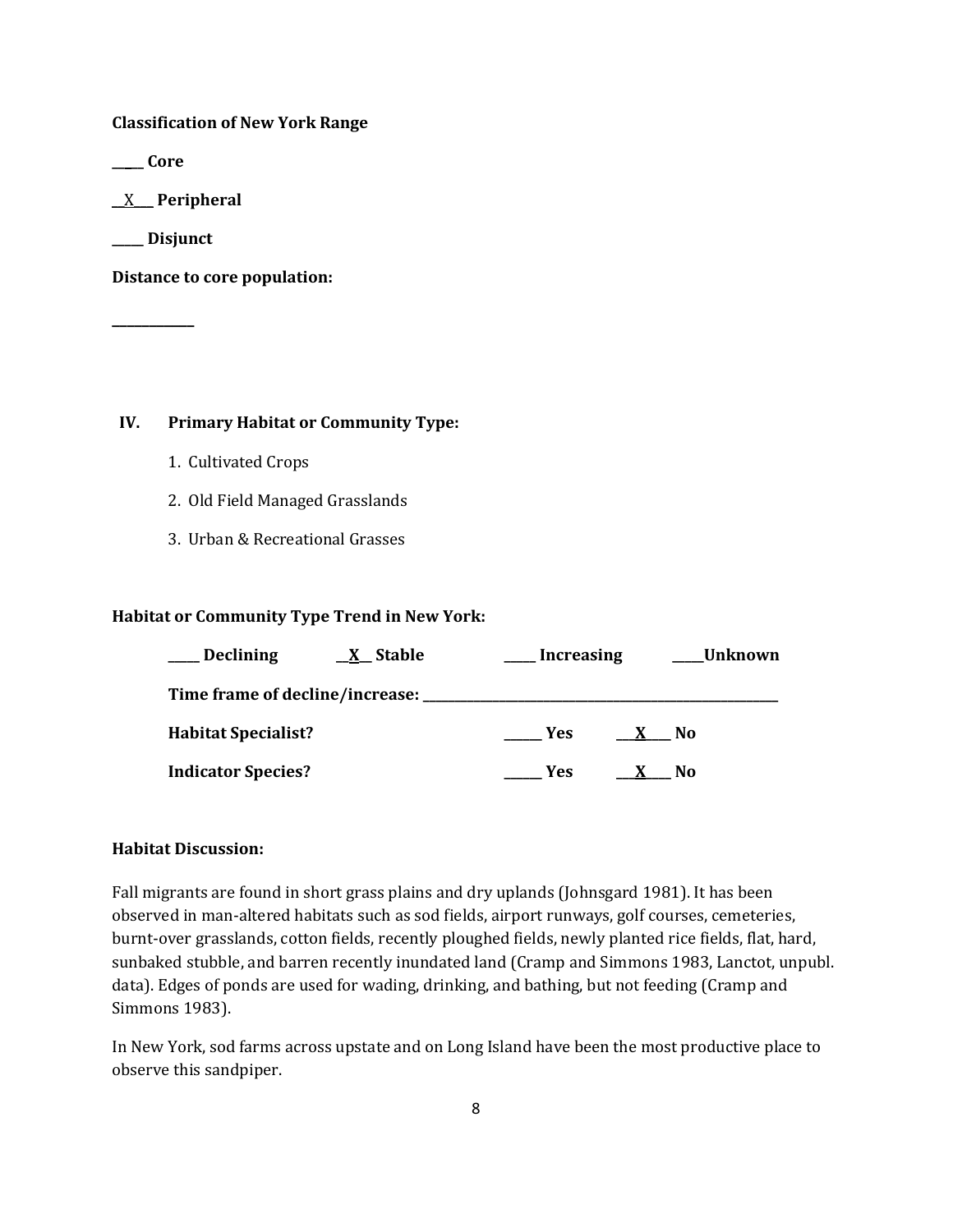- **V. New York Species Demographics and Life History**
	- **\_\_\_\_\_ Breeder in New York**
		- **\_\_\_\_\_ Summer Resident**
		- **\_\_\_\_\_ Winter Resident**
		- **\_\_\_\_\_ Anadromous**

**\_\_\_\_\_ Non-breeder in New York**

- **\_\_\_\_\_ Summer Resident**
- **\_\_\_\_\_ Winter Resident**
- **\_\_\_\_\_ Catadromous**
- **\_\_X\_\_ Migratory only**
- **\_\_\_\_\_Unknown**

#### **Species Demographics and Life History Discussion:**

Buff-breasted sandpipers presumably breed at 1 year, although lack of natal philopatry prevents accurate determination. No estimate of lifetime reproductive success because of low breeding sitefidelity. One brood per season. No natal philopatry and low adult breeding fidelity indicate most breeders immigrate from elsewhere.

#### **VI. Threats:**

On the breeding grounds, habitat is being lost or degraded due to energy production and climate change. Major threats on migration routes include the following four issues. (1) Loss of native grassland and prairie habitat has resulted from conversion to agriculture or from development. Grassland areas that have been preserved in the United States are frequently very small and few are managed to make them appropriate for buff-breasted sandpipers (i.e., short vegetation). (2) Exposure to pesticides and herbicides may pose a threat. Much of the habitat that is used during migration is subject to pesticide and herbicide use, i.e. airports and sod farms. (3) Increase in frequency and severity of hurricanes along Atlantic Coast could affect migrating juveniles. (4) Rather than causing direct mortality, wind fields could cause birds to avoid historic staging areas.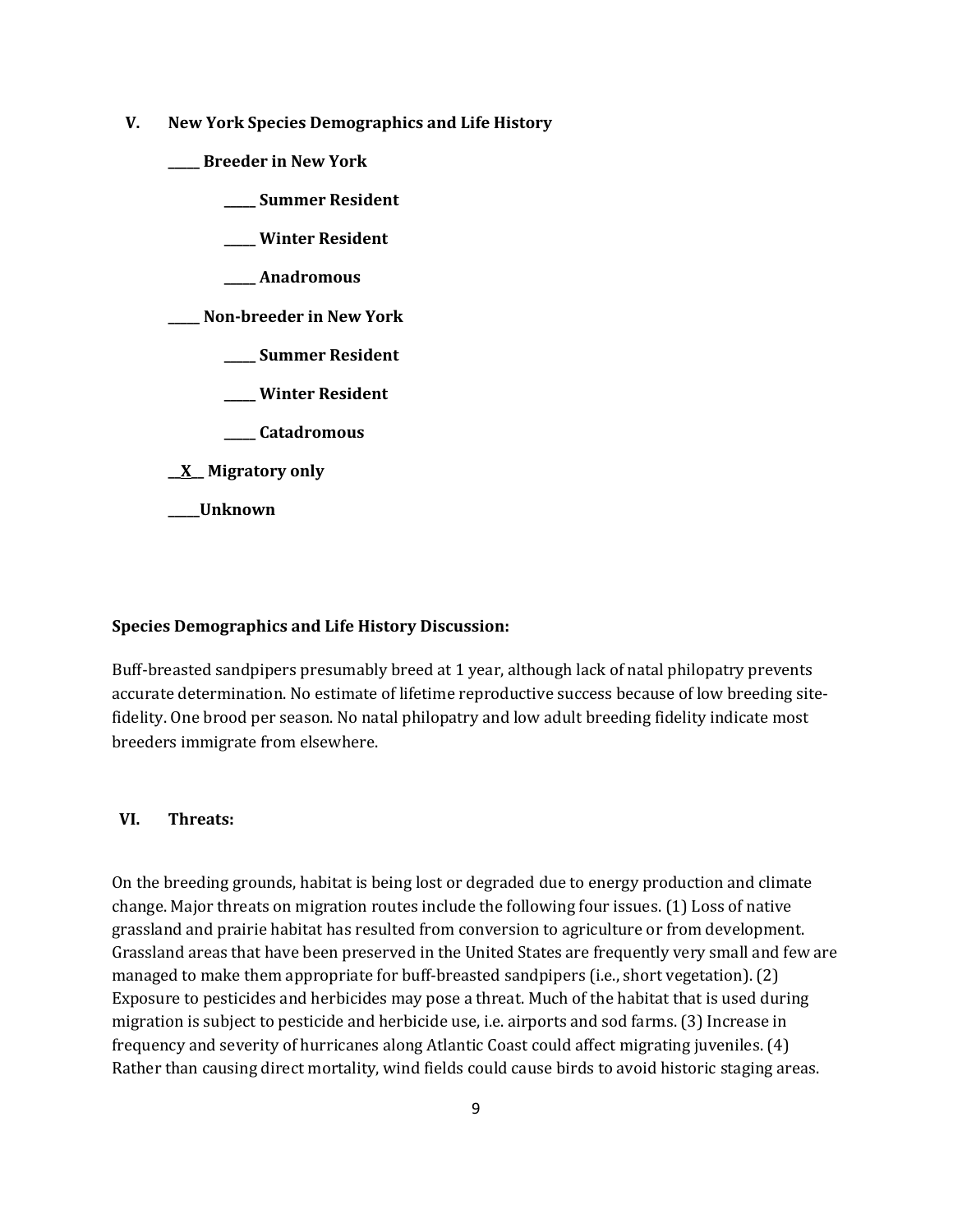Buff-breasted sandpipers have both suffered and benefited from increased ranching. If properly managed, grazing animals can create this sandpiper's short grass habitat without drying out the ground. Oil drilling in the Arctic National Wildlife Refuge may become another threat, as the accompanying roads and trash would support predators and disturb nesting.

# **Are there regulatory mechanisms that protect the species or its habitat in New York?**

**\_\_\_\_\_\_ No \_\_\_\_\_ Unknown**

**\_\_X\_\_\_ Yes**

Buff-breasted sandpipers are protected under the Migratory Bird Treaty Act of 1918.

# **Describe knowledge of management/conservation actions that are needed for recovery/conservation, or to eliminate, minimize, or compensate for the identified threats:**

| <b>Conservation Actions</b>       |                                                                                                                    |  |
|-----------------------------------|--------------------------------------------------------------------------------------------------------------------|--|
| <b>Action Category</b>            | Action                                                                                                             |  |
| <b>Education &amp; Awareness</b>  | Awareness & Communications (educational<br>materials)                                                              |  |
| Land/Water Protection             | Site/Area Protection (acquisition, easements)                                                                      |  |
| Land/Water Protection             | Resource/Habitat Protection                                                                                        |  |
| Land/Water Management             | Site/Area Management (posting or fencing)                                                                          |  |
| Law & Policy Actions              | Policy/Regulations (establish seasonal use<br>restrictions, adjust state land unit mgmt plans)                     |  |
| <b>External Capacity Building</b> | Alliance & Partnership Development (support and<br>participate in international shorebird conservation<br>efforts) |  |

Conservation actions following IUCN taxonomy are categorized in the table below.

The Comprehensive Wildlife Conservation Strategy (NYSDEC 2005) includes recommendations for the following actions for transient shorebirds, which includes buff-breasted sandpiper.

**Fact Sheet:**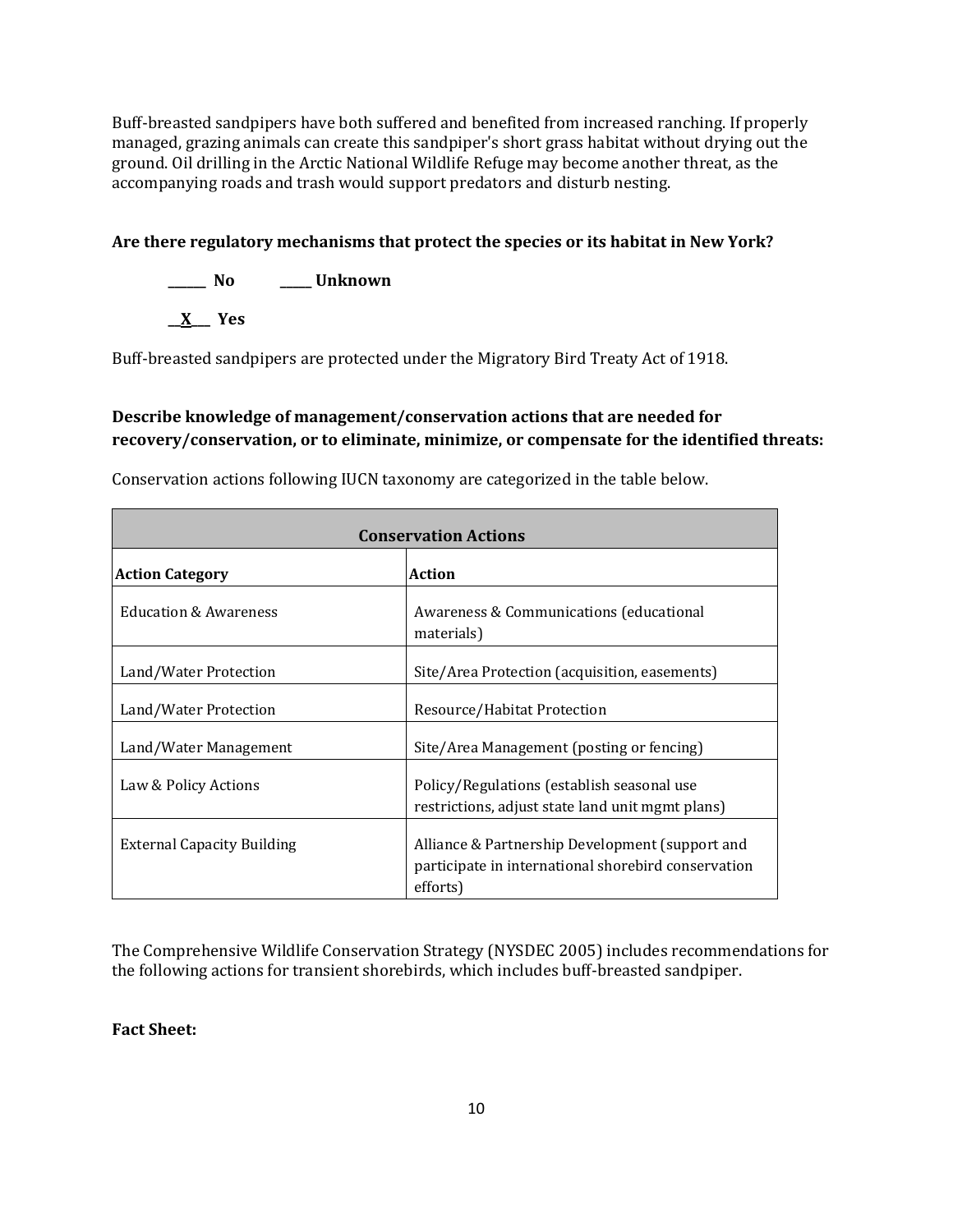Develop educational materials about conservation needs of shorebirds in New York, and promote habitat protection measures.

# **Habitat Management:**

As important foraging areas become known, identify potential threats and protect those habitats (ex- beaches, tidal flats, shoals, etc.) from permanent alteration, degradation, or adverse human disturbances. Management may include acquisition, easements, establishing seasonal use restrictions, and posting or fencing, etc. as is currently done for beach-nesting birds.

# **Habitat Research:**

- \_\_\_\_ Conduct field studies to document ecology of transient shorebirds on Long Island, including important food items, habitat use (ex- importance of tidal flats) and time/activity budgets.
- \_\_\_\_ Compile data and input from birders to derive a map showing important shorebird foraging and resting areas in New York.

# **Other Action:**

Provide technical support, funding, or political support as needed, to further international shorebird conservation efforts.

# **Population monitoring:**

Identify specific locations, procedures, and observers (volunteer or other) for conducting annual shorebird surveys at 5-10 locations in New York, and initiate surveys as soon as possible.

# **State Land Unit Management Plan:**

\_\_\_\_ On state-owned or other public lands, ensure that management plans consider shorebird needs and appropriately restrict site development and seasonal uses that may adversely affect critical shorebird foraging areas.

# **Statewide Management Plan:**

Develop a conservation plan for transient (non-breeding) shorebirds that regularly occur in New York, to include objectives and actions that we can assist with both inside and out of New York State.

# **VII. References**